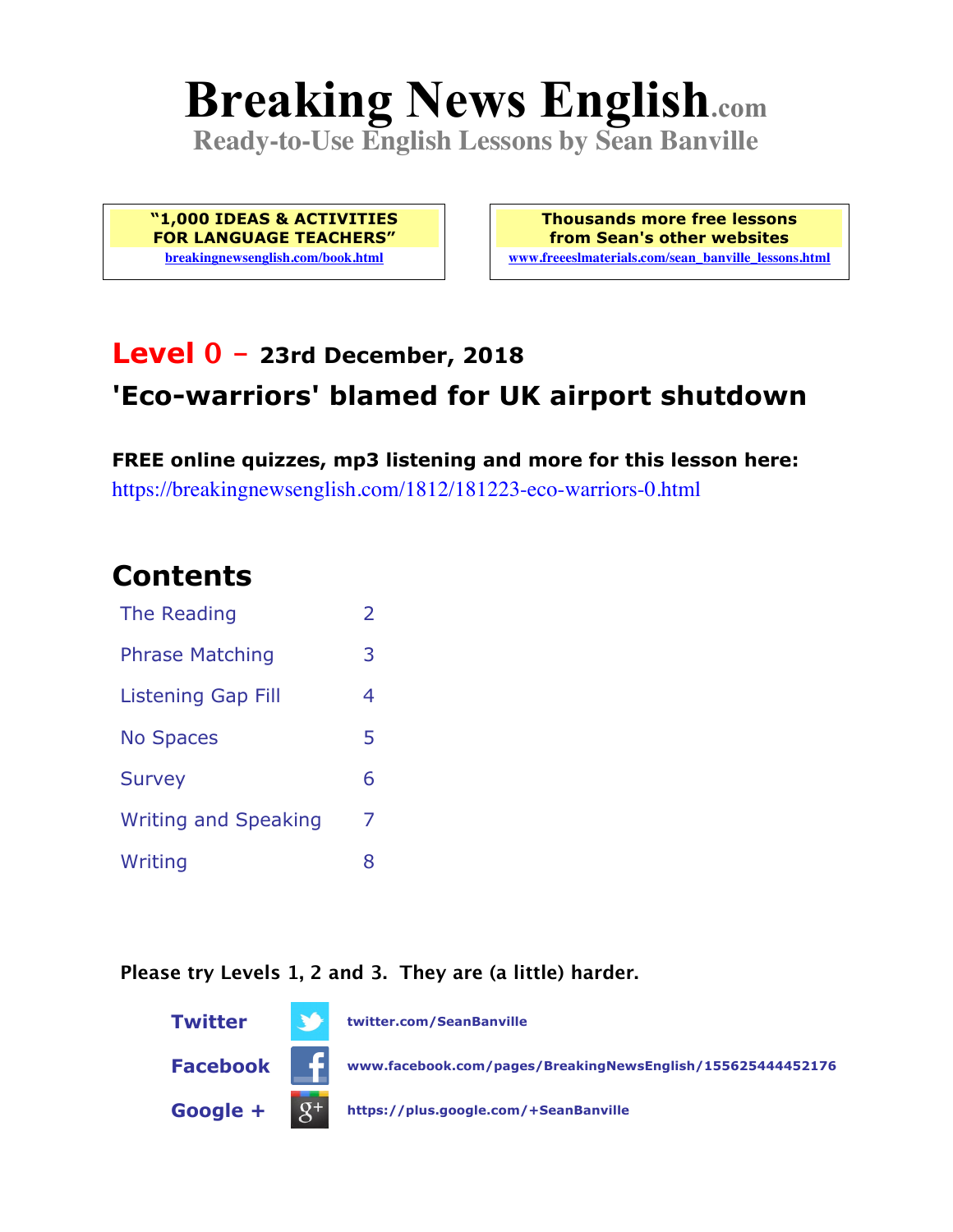# **THE READING**

From https://breakingnewsenglish.com/1812/181223-eco-warriors-0.html

A drone shut England's second largest airport for 30 hours. Police think "eco-warriors" did it to highlight environmental problems. The drone made the airport close its runway. Over 120,000 travellers could not travel. They slept on the airport floor or went to other airports. Some passengers spent nine hours sitting on a plane.

The police want to stop people using drones. Drones could attack other important buildings or make a plane crash. Police tried many times to stop the drone. When they tried to reopen the airport, the drone came again. The police couldn't find the drone's user. The user could get five years in jail.

Sources: https://www.**npr.org**/2018/12/20/678579115/gatwick-airport-shuts-down-due-to-drones-flyingnear-runway https://www**.technologyreview.com**/s/612656/its-only-a-matter-of-time-before-a-drone-takesdown-a-passenger-plane/ https://www.**bbc.com**/news/uk-england-sussex-46640033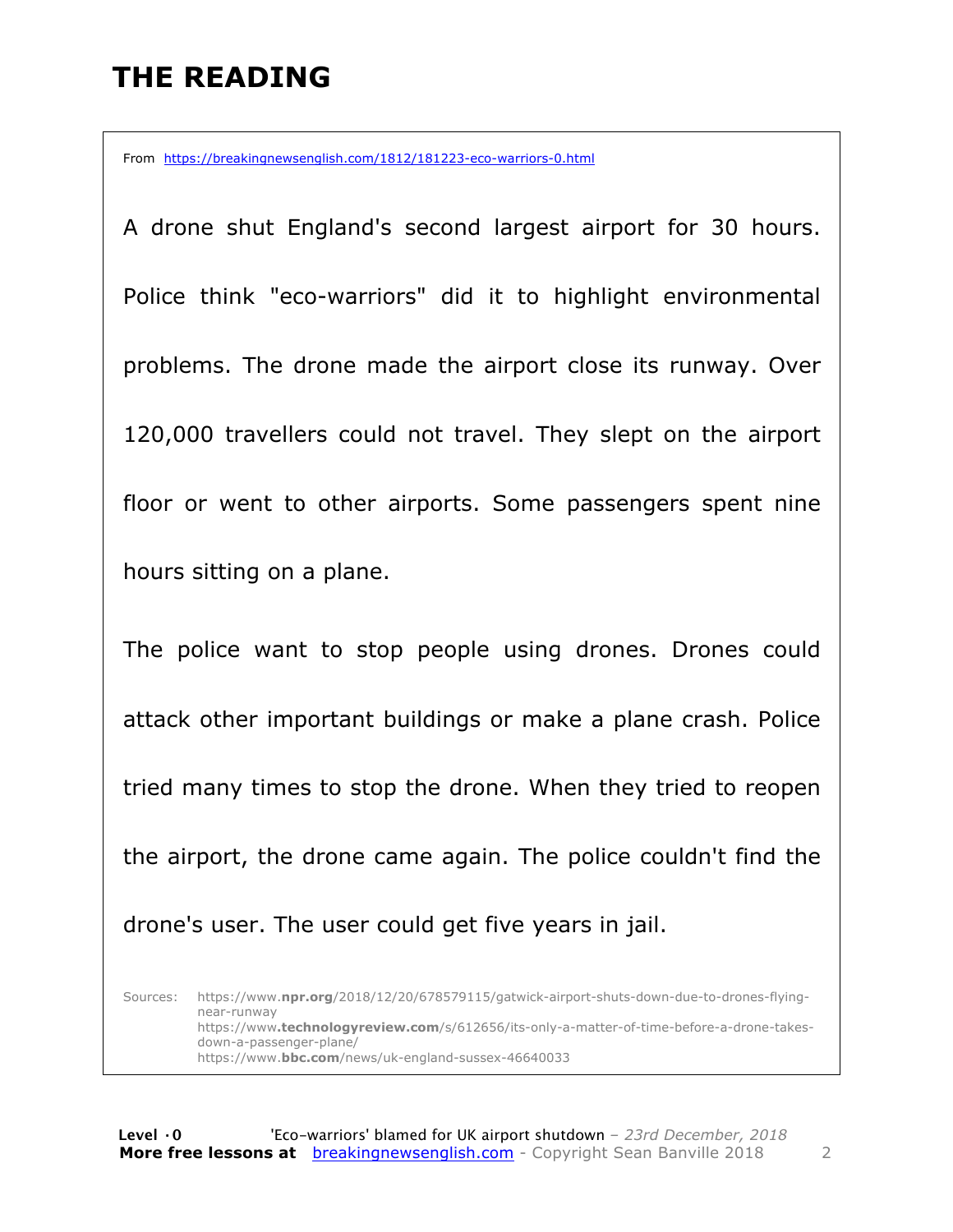# **PHRASE MATCHING**

From https://breakingnewsenglish.com/1812/181223-eco-warriors-0.html

#### **PARAGRAPH ONE:**

| 1. England's second            | a. could not travel |
|--------------------------------|---------------------|
| 2. Police think "eco-warriors" | b. airports         |
| 3. environmental               | c. did it           |
| 4. made the airport            | d. on a plane       |
| 5. Over 120,000 travellers     | e. problems         |
| 6. They slept on the airport   | f. close its runway |
| 7. went to other               | g. floor            |
| 8. nine hours sitting          | h. largest airport  |
|                                |                     |

#### **PARAGRAPH TWO:**

| 1. The police want to stop  |    | a. again            |
|-----------------------------|----|---------------------|
| 2. attack other             |    | b. airport          |
| 3. make a plane             |    | c. the drone's user |
| 4. Police tried many        | d. | important buildings |
| 5. they tried to reopen the | e. | crash               |
| 6. the drone came           | f. | in jail             |
| 7. The police couldn't find | q. | people using drones |
| 8. get five years           | h. | times               |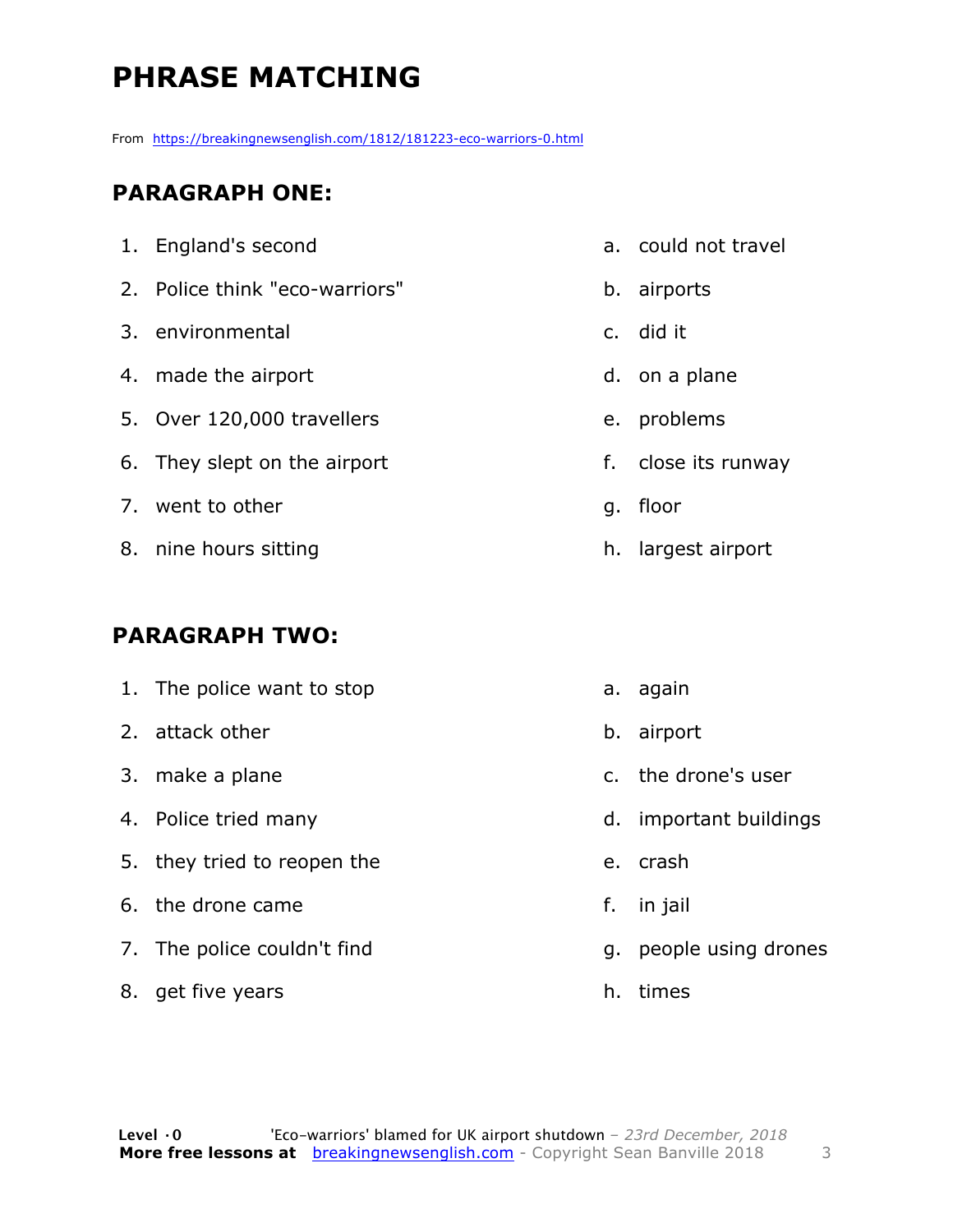# **LISTEN AND FILL IN THE GAPS**

From https://breakingnewsenglish.com/1812/181223-eco-warriors-0.html

|                                                               | problems. The (3) __________________________________ airport close its runway. |
|---------------------------------------------------------------|--------------------------------------------------------------------------------|
|                                                               |                                                                                |
|                                                               | airport floor or (5) ______________________ airports. Some                     |
|                                                               |                                                                                |
|                                                               | The police $(7)$ __________________________ people using drones.               |
|                                                               | Drones (8) ___________________________ important buildings or make a           |
|                                                               |                                                                                |
|                                                               | drone. When they (10) ________________________ the airport, the                |
|                                                               | drone came again. The police (11) ____________________________ drone's         |
| user. The user could get five (12) _________________________. |                                                                                |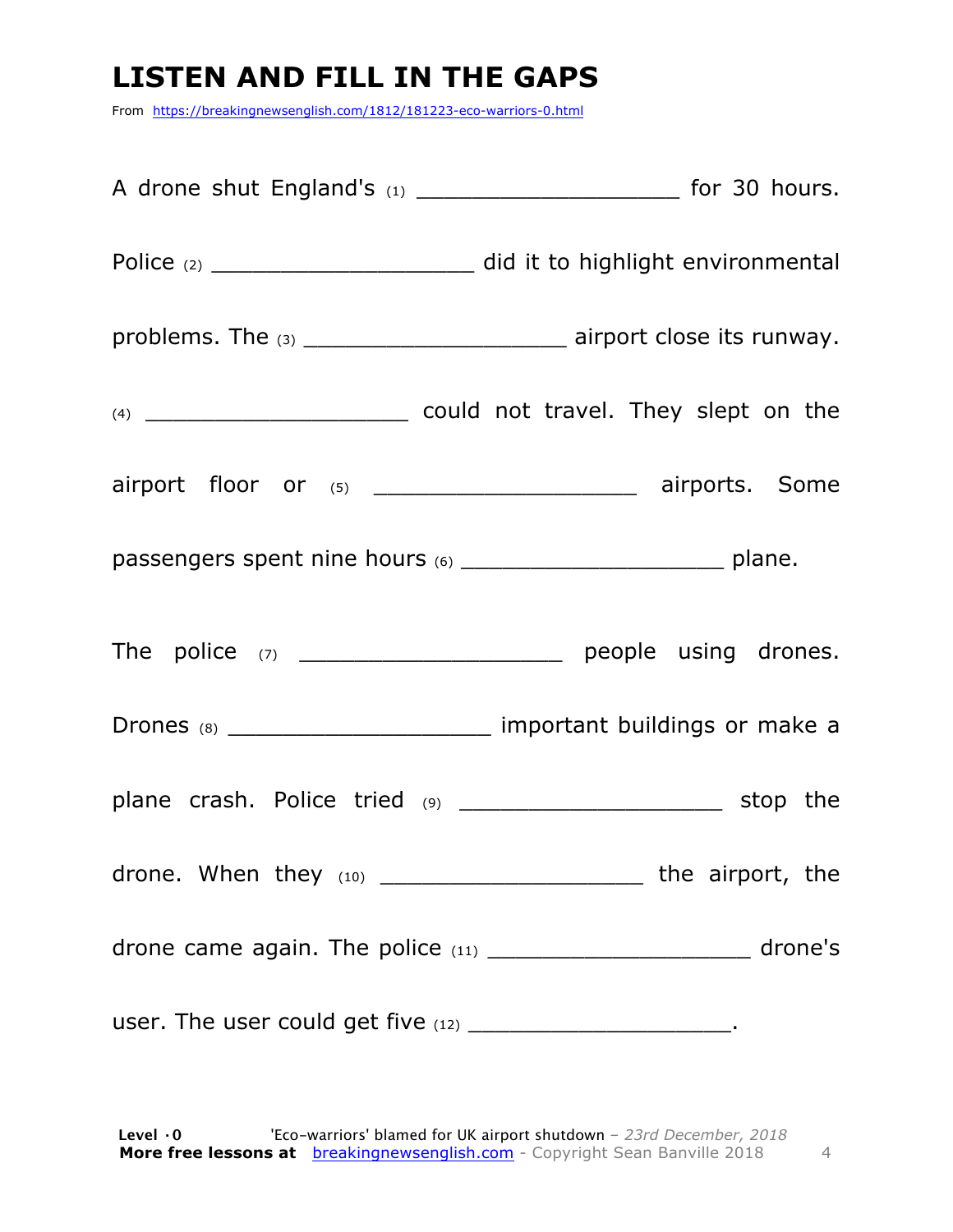# PUT A SLASH ( / ) WHERE THE SPACES ARE

From https://breakingnewsenglish.com/1812/181223-eco-warriors-0.html

AdroneshutEngland'ssecondlargestairportfor30hours.Policethink"e

co-warriors"didittohighlightenvironmentalproblems. Thedronemad

etheairportcloseitsrunway.Over120,000travellerscouldnottravel.Th

eysleptontheairportfloororwenttootherairports.Somepassengerssp

entninehourssittingonaplane. The police want to stoppe ople using dron

es.Dronescouldattackotherimportantbuildingsormakeaplanecrash.

Policetriedmanytimestostopthedrone. When they tried to reopen the ai

rport, the drone came again. The police couldn't find the drone's user. The

usercouldgetfiveyearsinjail.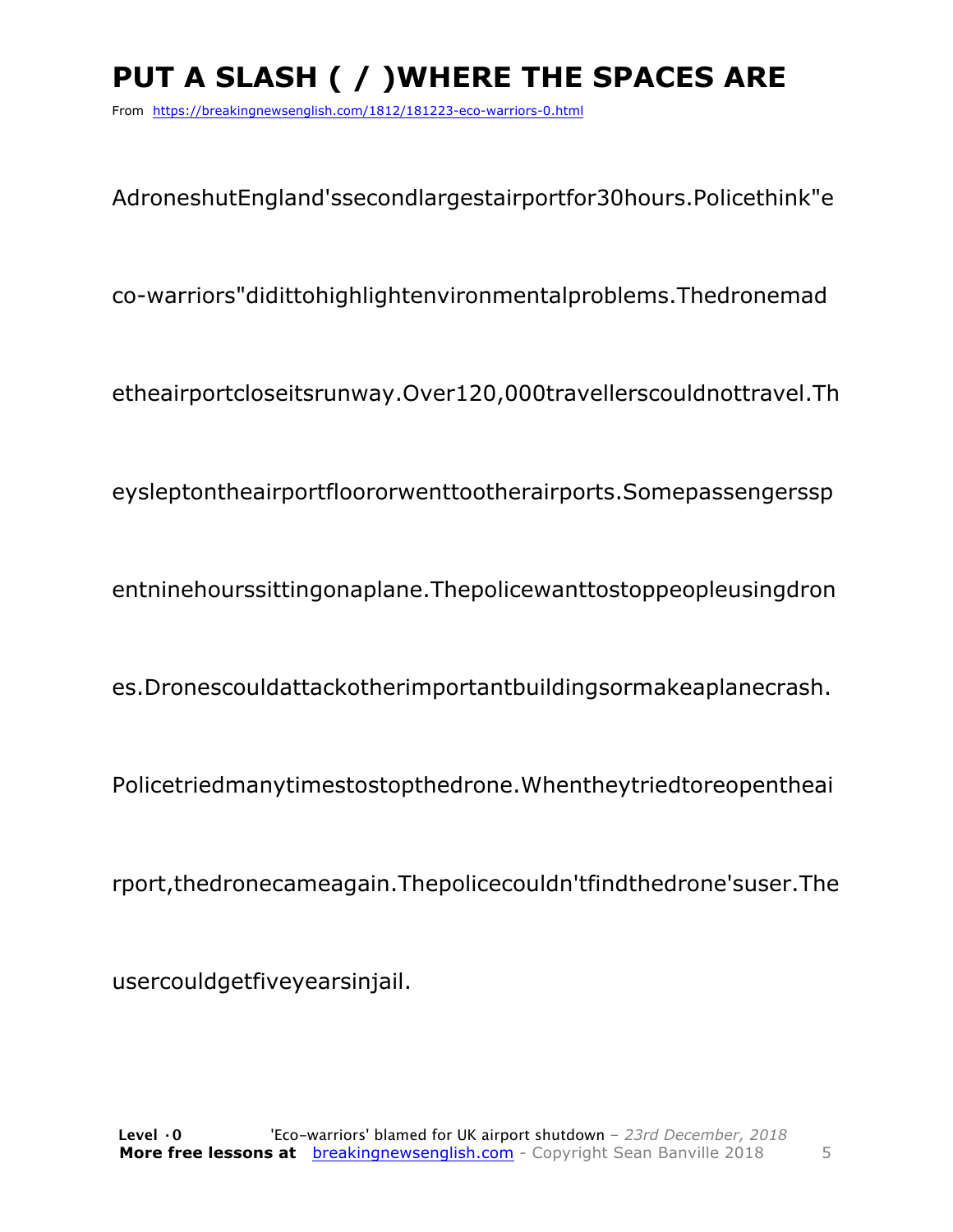# **AIRPORTS SURVEY**

From https://breakingnewsenglish.com/1812/181223-eco-warriors-4.html

Write five GOOD questions about airports in the table. Do this in pairs. Each student must write the questions on his / her own paper.

When you have finished, interview other students. Write down their answers.

|      | STUDENT 1 | STUDENT 2 | STUDENT 3 |
|------|-----------|-----------|-----------|
| Q.1. |           |           |           |
| Q.2. |           |           |           |
| Q.3. |           |           |           |
| Q.4. |           |           |           |
| Q.5. |           |           |           |

- Now return to your original partner and share and talk about what you found out. Change partners often.
- Make mini-presentations to other groups on your findings.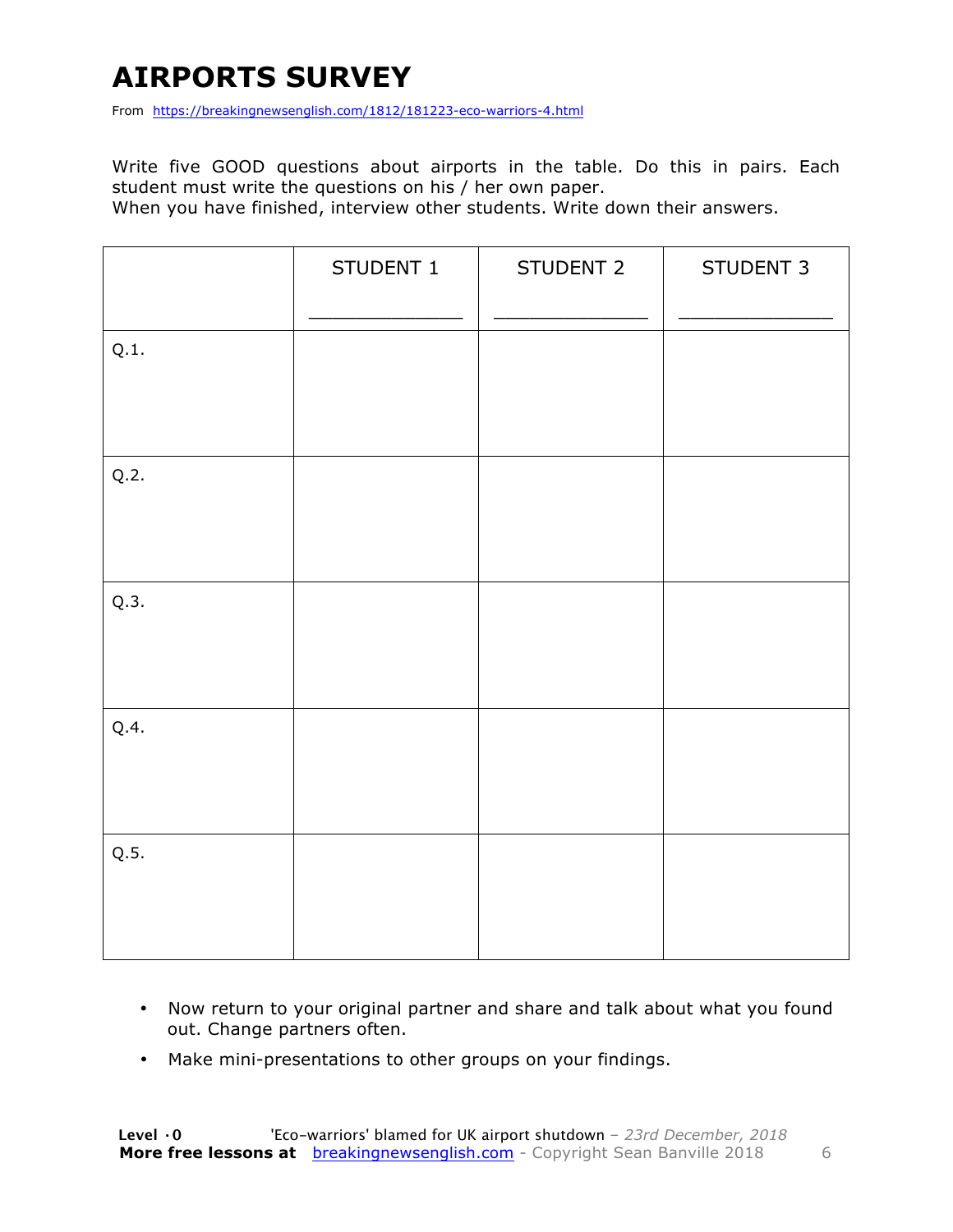#### **WRITE QUESTIONS & ASK YOUR PARTNER(S)**

Student A: Do not show these to your speaking partner(s).

| a) |  |  |
|----|--|--|
| b) |  |  |
| c) |  |  |
| d) |  |  |
| e) |  |  |
| f) |  |  |
|    |  |  |

*'Eco-warriors' blamed for UK airport shutdown – 23rd December, 2018* More free lessons at breakingnewsenglish.com

#### **WRITE QUESTIONS & ASK YOUR PARTNER(S)**

-----------------------------------------------------------------------------

Student B: Do not show these to your speaking partner(s).

| a) |  |  |
|----|--|--|
| b) |  |  |
| c) |  |  |
| d) |  |  |
| e) |  |  |
| f) |  |  |
|    |  |  |

**Level ·0** 'Eco-warriors' blamed for UK airport shutdown *– 23rd December, 2018* **More free lessons at** breakingnewsenglish.com - Copyright Sean Banville 2018 7